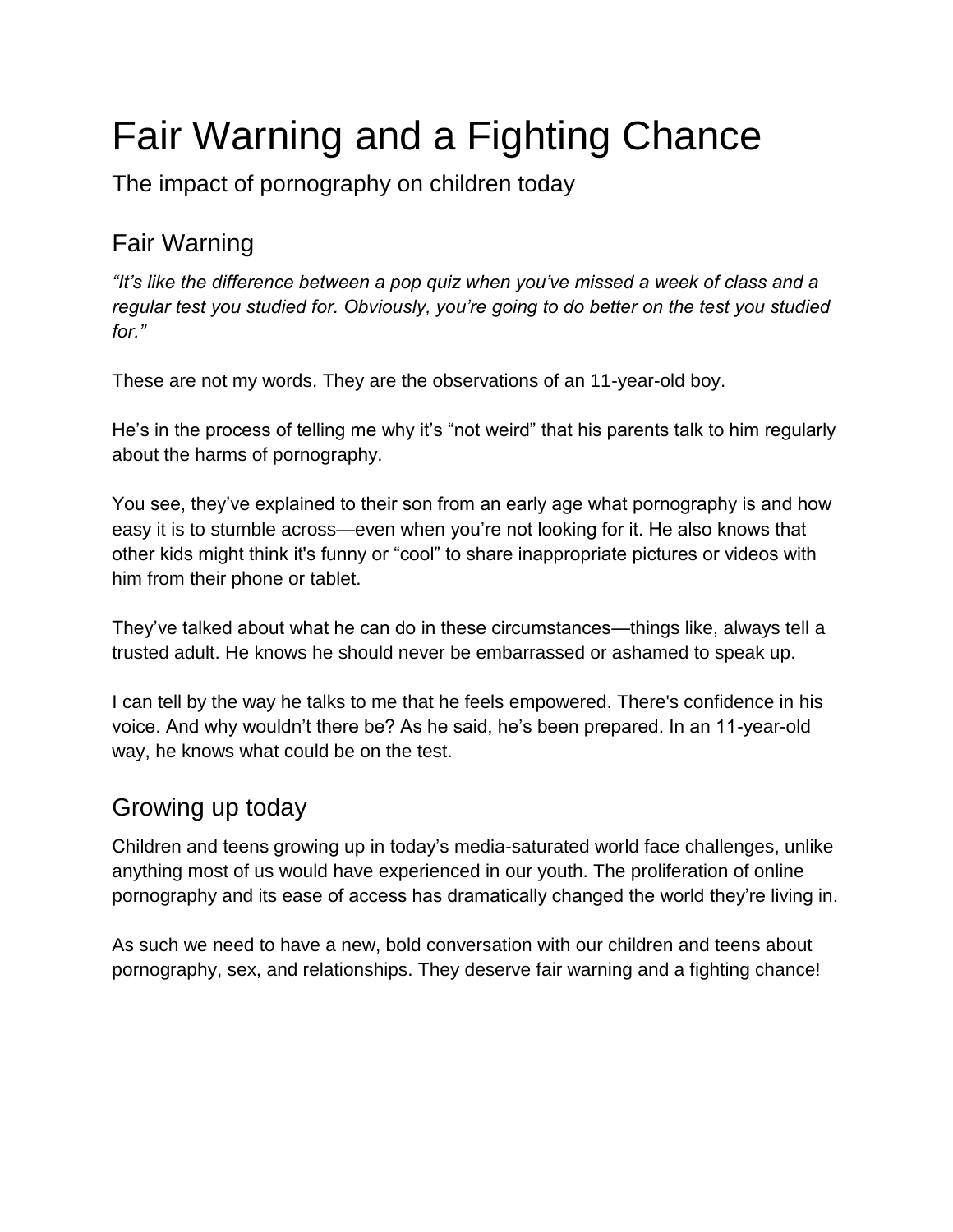## A culture of exploitation

On December 4, 2020, writer for the New York Times, Nicholas Kristof awoke the world to some of the devastating consequences for failing to call pornography out for what it is—for failing to give our children a fighting chance.

In his article, *The Children of Pornhub<sup>1</sup>* , Serena Fleites, along with several other brave young women share their stories of being sexually exploited while underage—one of them as young as 9 years old.

I mention Serena in particular because it is through her experience we can glimpse the profound extent to which so many of our children are being taken advantage of on both sides of the screen.

- First, from a predatory industry that encourages user-generated content to be uploaded to its platforms without the verification of age or consent.
- Second, because that same industry shamelessly distributes pornographic content to our children.

It is this second point that I will address today. The very real challenges facing our children and teens because of the ease of access to hardcore pornography—and how *that* shapes the experiences they have in the real world.

Serena was 14 when **the** intimate image she had **hesitantly** sent to her first-time boyfriend ended up on Pornhub. A fact she discovered when a classmate (presumably, another 14-year-old) first discovered then sent her the link.

Serena testified before members of Canadian parliament that until this particular boyfriend, she had not so much as kissed another boy. In fact, when he first asked her for the video, she was confused and didn't know what he meant. But, it was easy enough for him to send her an example—one, which he found on Pornhub.

He then continued to pressure Serena daily saying things like: *It's perfectly fine. Everybody our age is doing it. If you truly cared for me, then you would send me a video.* She finally relented.

There will be those who hear Serena's story and think this could not possibly be the experience of the teens in their home, or the kids on their kids' sports teams, or the teen

<sup>&</sup>lt;sup>1</sup> https://www.nytimes.com/2020/12/04/opinion/sunday/pornhub-rape-trafficking.html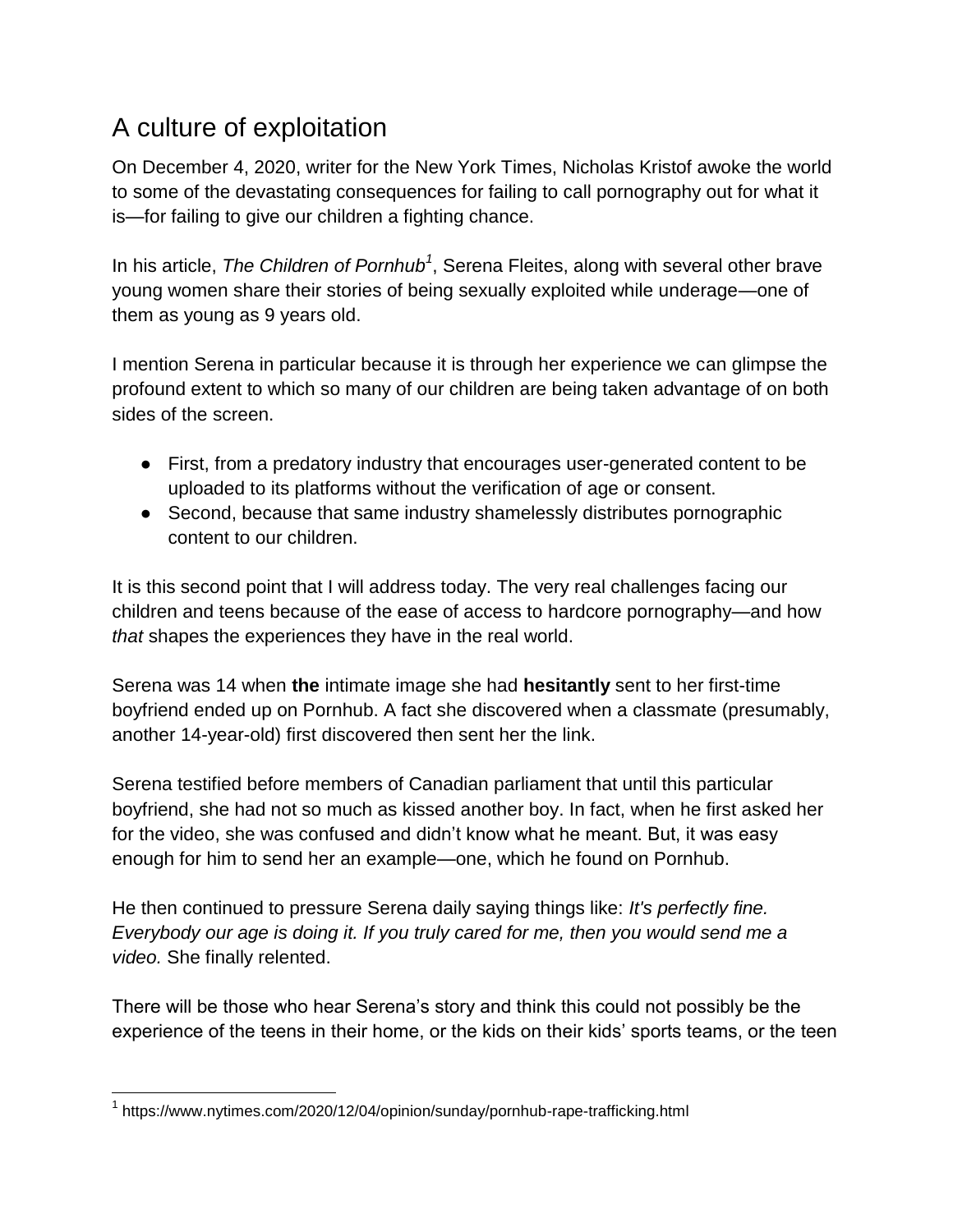that babysits their younger children, or the youth that shows up in the church pew next to them.

But I would argue that it is the experience of EVERY young person today. Pornography has become so normalized via the internet that exploitation defines the culture they are growing up in. At the very least, pornography has become the lens through which they and their peers evaluate the world.

This is a fact that was poignantly reinforced when singer-songwriter Billy Eilish told Howard Stern in a recent radio interview that she experiences nightmares from the violent pornography she discovered and consumed beginning at age 11.<sup>2</sup> (Eilish describe the content as BDSM.)

- "I thought it was how you learned how to have sex," she said
- She admitted that what she consumed shaped her sexual expectations and led her to "**not say no** to things that **were not good**" when she began having sex.

The truth is, if we were to survey any middle or high school across this country we would uncover dozens and dozens of similar stories.

- Either young people who've felt coerced into sending intimate photos or videos of themselves—only to find out that it has been shared beyond the intended recipient.
- Or young people groomed by porn to accept sexual experiences they would not readily consent to otherwise.

A study conducted by Sara Thomas of Northwestern University found that 92% of girls who had sent nudes did so either to acquiesce to, or avoid conflict with a boy—and that the requests often progressed from promises of affection to "anger displays, harassment, and threats."<sup>3</sup>

#### Targeting our children

 $\overline{a}$ 

For more than two decades internet pornography has been targeting our children. Yet at almost every level of our society, we have failed to speak about porn's impact on this rising generation. We've either turned a blind-eye, imagining that this is someone else's

<sup>&</sup>lt;sup>2</sup> https://www.bbc.com/news/entertainment-arts-59658663

<sup>&</sup>lt;sup>3</sup> https://www.sesp.northwestern.edu/news-center/news/2017/12/teen-girls-bombarded-and-confused-bysexting-requests.html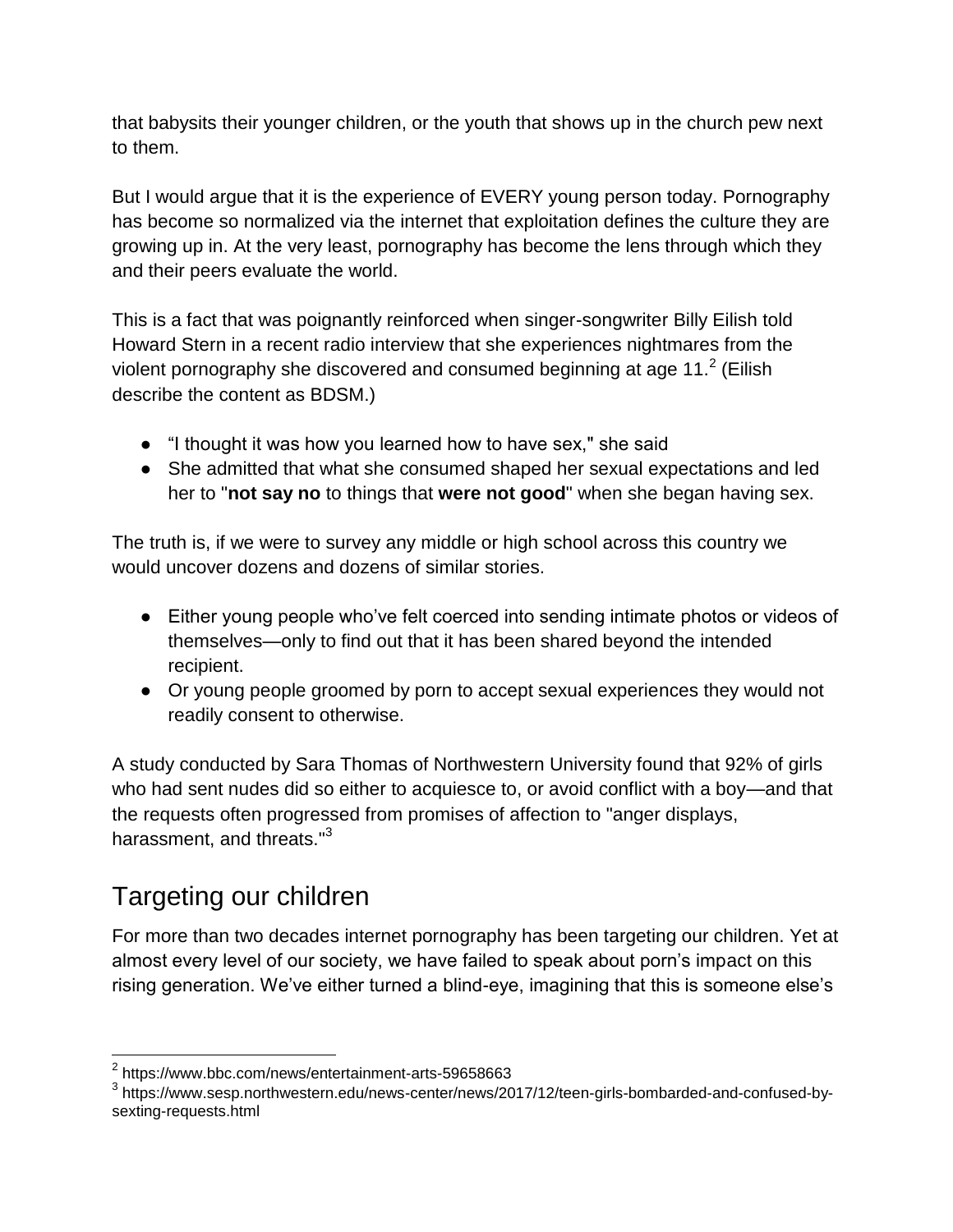problem. Or we've bought into the dangerous lie that kids will be kids, boys will be boys, and a little porn won't hurt.

But there is no such thing as "a little bit of porn" in the age of the internet.

As adults, we really do underestimate how much sexualized information our kids are hearing, seeing, and digesting in their everyday experiences.

Children's brains are structured for discovery. They are exceptional at processing information quickly (much more so than adults). They are like sponges, soaking up everything around them. And they are very curious! Curious about how things work. Curious about their own bodies. And, of course, they are curious about sex.

Tragically, porn has become their number one sex educator for children and teens. Not because it has any kind of helpful information. With its extreme and degrading themes, it actually teaches dangerous misinformation! But 11,12, 13-year-olds who have access to it, don't know enough to spot the lies. They turn to pornography simply because it's available, it's in their face, and it is incredibly enticing!

Their body and brain is wired to light up when confronted with *any* sexualized information. Internet pornography happens to be especially expert at eliciting a sexual response.

**Being curious about sex is normal and natural.** Having one's sexual development hijacked by internet pornography is not! We must provide our children with a better alternative!

Here's what an older teen said looking back on his early sexual curiosity:

*"It would have been a lot easier on me if my parents had given me some idea of what was out there. The first time I found porn I was 11. I overheard kids talking about something at school. I was curious, so I looked it up on the internet when I got home. I had no idea what I was getting into." —teen boy*

Today, this young man actually feels trapped by porn, as if it's a drug. And it frightens him that he can't seem to break free from a habit that started with a curious look when he was only eleven years old.

[Gary Wilson,](https://twitter.com/yourbrainonporn?lang=en) author of *Your Brain On Porn*, describes internet pornography as "the fastest moving, most global experiment ever **unconsciously** conducted."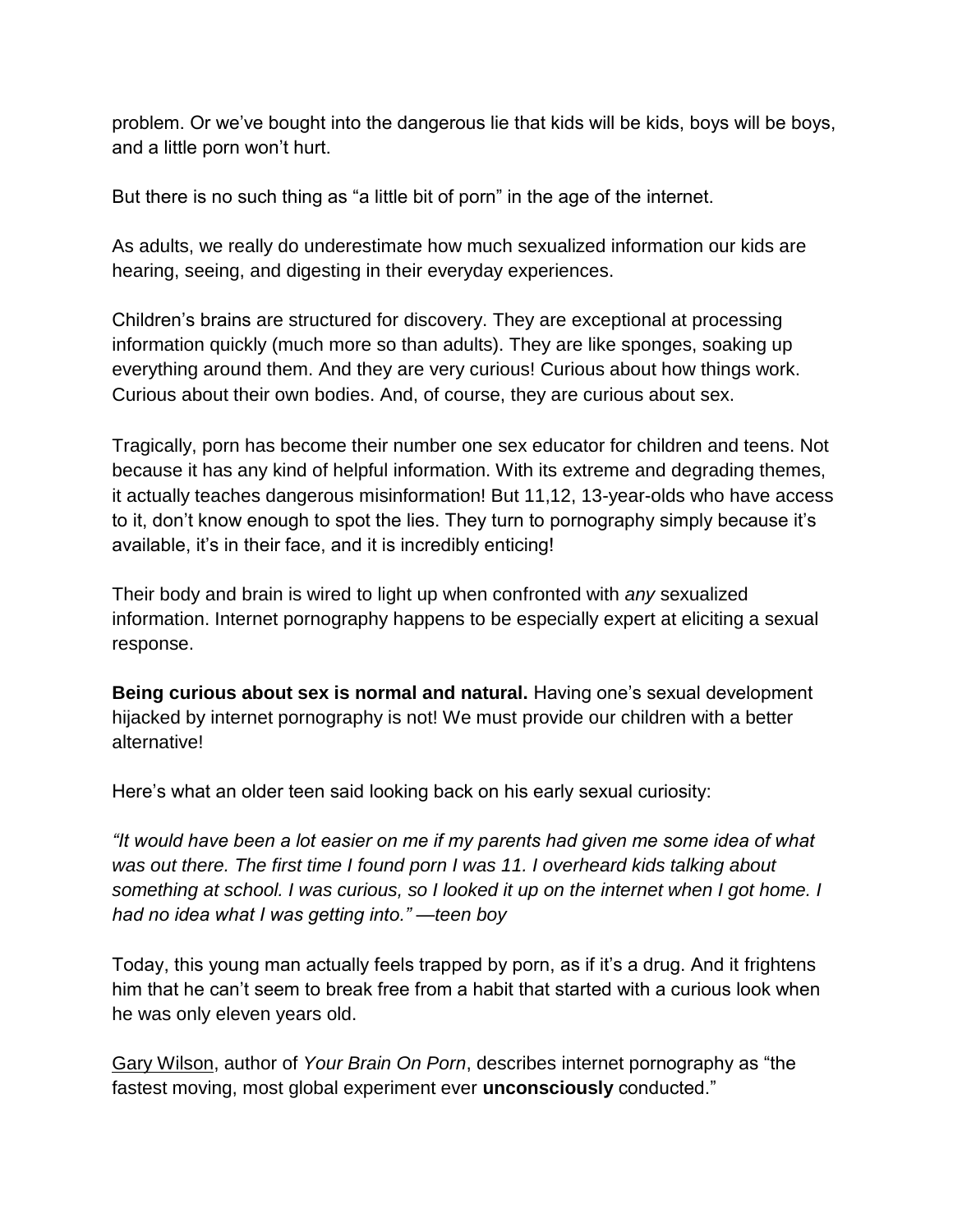Research confirms that pornography tops the list of [highly addictive](http://fightthenewdrug.org/how-porn-can-become-addictive/) substances. It has the ability to reshape the brain and inhibit executive functioning. Adolescents are especially vulnerable because their prefrontal cortex is not yet fully developed.

Pornography has also been linked to the rise of child-on-child sexual assault. Across the globe, the most consistent age of perpetrators (those demonstrating problematic sexual behavior toward children) is between 11 to 15 years old.

Staff observations at Children's Mercy Hospital in Kansas City report that children and teens with no history of victimization themselves—**other than access to screens and pornography**—are committing violent sexual acts against other children.

#### Like it or not, this is part of their culture

By the time kids reach middle school, knowledge of porn and sexting is part of the culture. And for many, it's part of their routine. But they didn't ask for it and it's not what they want.

A study conducted by the British Board of Film Classification found that **56% of 11-13 year-olds agree with the statement, "I want to be locked out of websites that are for 18-plus-year-olds**.<sup>4</sup> Yet, most boys interviewed in that same survey reported watching pornography **daily** for a period of their lives, usually between the age of 14-16.

So how do we help our girls and boys? How do we give them a fighting chance? How do we provide them an alternative?

We have to change the conversation! When we put the topic of pornography on the table in a loving and sincere way, even when we are not perfect, it is a lifeline to our children. They are waiting for us to start this conversation.

Like the 11-year-old who told me that *conversations* with his parents about pornography help him feel prepared, all kids deserve a fair warning.

To give our children a fighting chance against pornography we need to talk to them. They need to know from us:

- What pornography is
- Why it's harmful

<sup>&</sup>lt;sup>4</sup> https://www.bbfc.co.uk/about-us/news/children-see-pornography-as-young-as-seven-new-report-finds